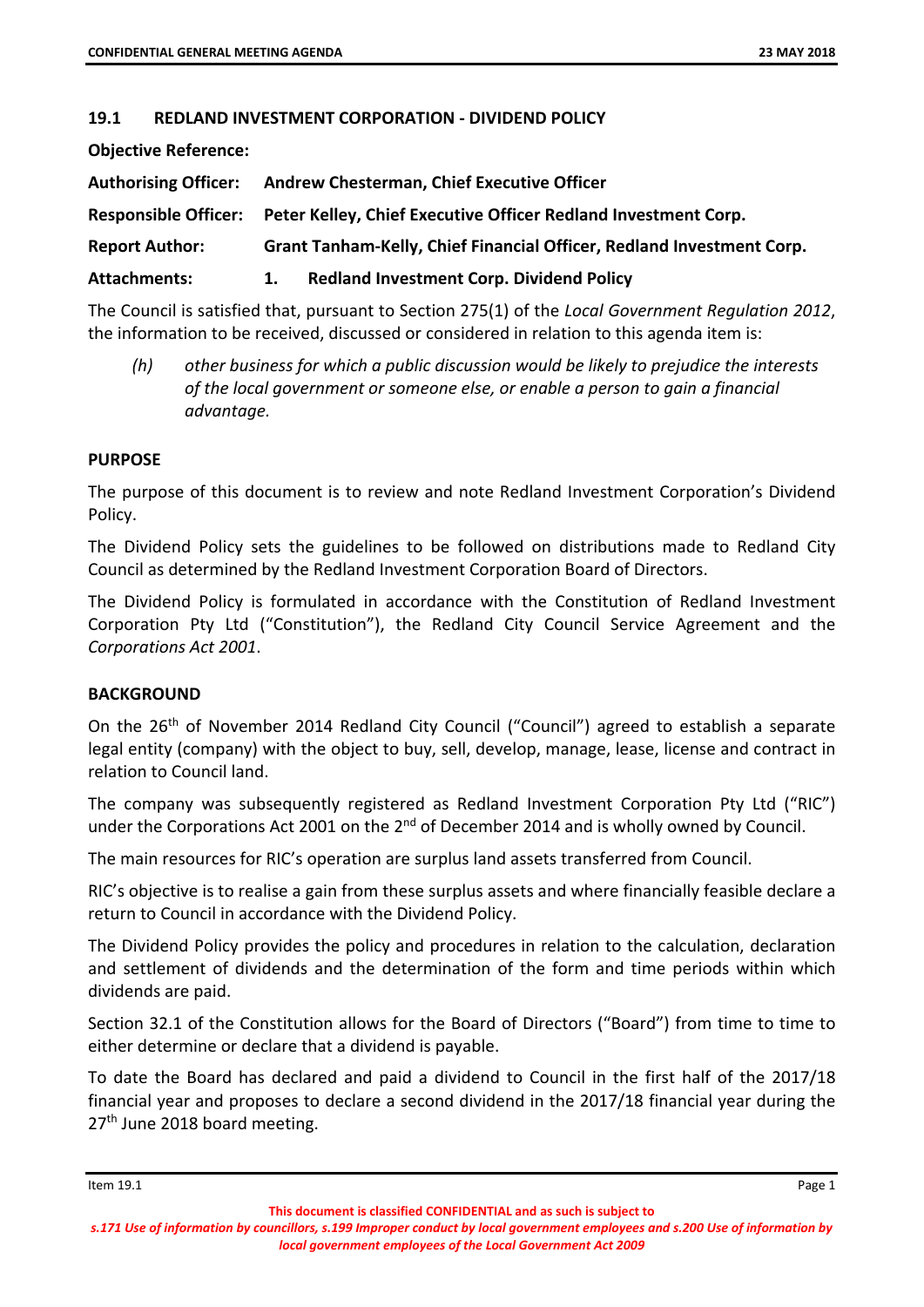## **ISSUES**

The Board must make sure that dividend payments are sufficient to fulfil Council's expectations, while making sure RIC can continue to meet its financial obligations.

The Policy addresses this issue by providing the guidelines for the Board to decide how much of its earnings it should pay to Council at a level that reflects commercial realities while promoting RIC's sustainability.

While there is an expectation that RIC makes annual dividend payment to Council, consideration by the Board is given to all the factors and constraints detailed in the Dividend Policy when recommending a dividend.

## **STRATEGIC IMPLICATIONS**

#### **Legislative Requirements**

No legislative requirements.

#### **Risk Management**

No foreseen risk to Council.

#### **Financial**

The financial implication of a dividend being declared by the Board has a positive impact on Council's operating result in the financial year in which the dividend is declared, as it increases operational revenue.

#### **People**

No people impact.

## **Environmental**

No adverse environmental implications.

## **Social**

No adverse social implications.

## **Alignment with Council's Policy and Plans**

This report has a relationship with the following items from the Corporate Plan:

2020 Outcomes

- 6. Supportive and vibrant economy.
- 6.4 Council receives a return on the community's investment in land to enhance economic and community outcomes.

## **CONSULTATION**

Consultation has taken place with the following:

- Chief Executive Officer ‐ Redland City Council
- Board of Directors Redland Investment Corporation
- Chief Executive Officer ‐ Redland Investment Corporation
- General Counsel Redland Investment Corporation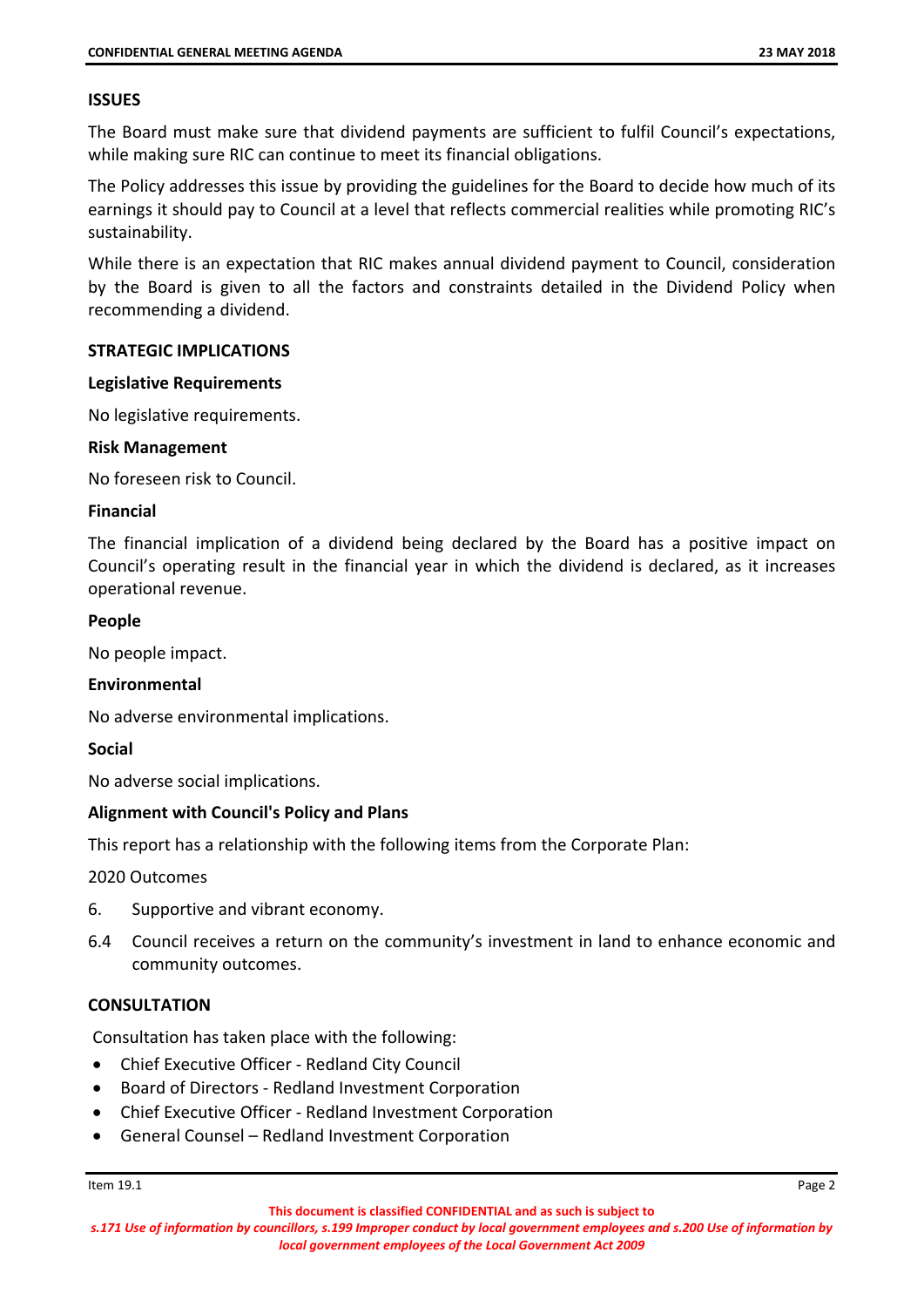# **OPTIONS**

# **Option One**

That Council resolves to:

- 1. review and note this report and attachment; and
- 2. ensure the report and attachment remain confidential until the Council Chief Executive Officer decides that the report and attachment are made public.

# **Option Two**

That Council resolves to request additional information.

# **OFFICER'S RECOMMENDATION**

# **That Council resolves to:**

- **1. review and note this report and attachment; and**
- **2. ensure that the report and attachment remain confidential until the Council Chief Executive Officer decides that the report and attachment are made public.**

s.171 Use of information by councillors, s.199 Improper conduct by local government employees and s.200 Use of information by *local government employees of the Local Government Act 2009*

**This document is classified CONFIDENTIAL and as such is subject to**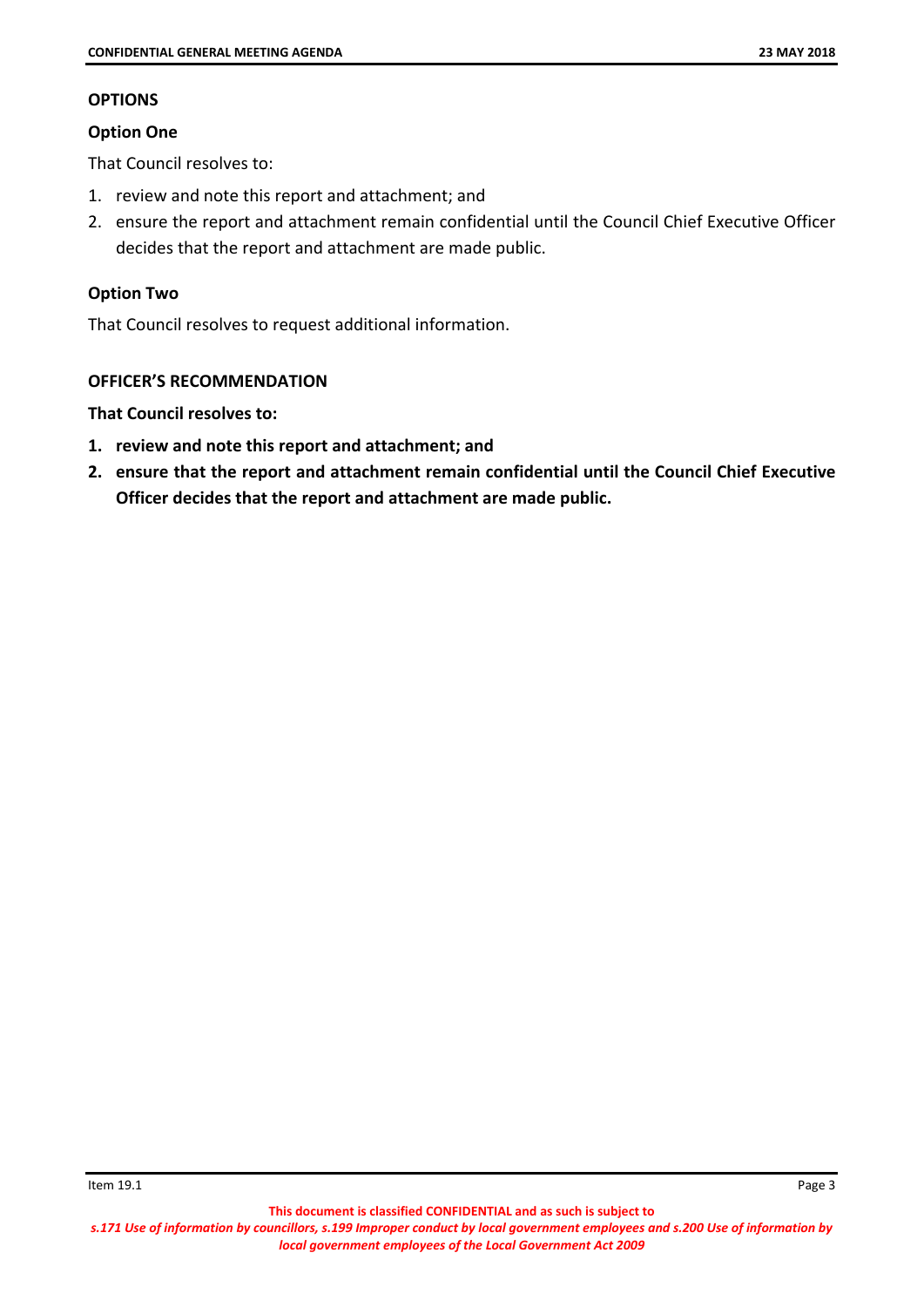

PO Box 21, Cleveland, Queensland 4163 Telephone (07) 3829 8862 Email [info@redlandinvestcorp.com.au](mailto:info@redlandinvestcorp.com.au) A.B.N 68 603 164 503

# **Dividend Policy**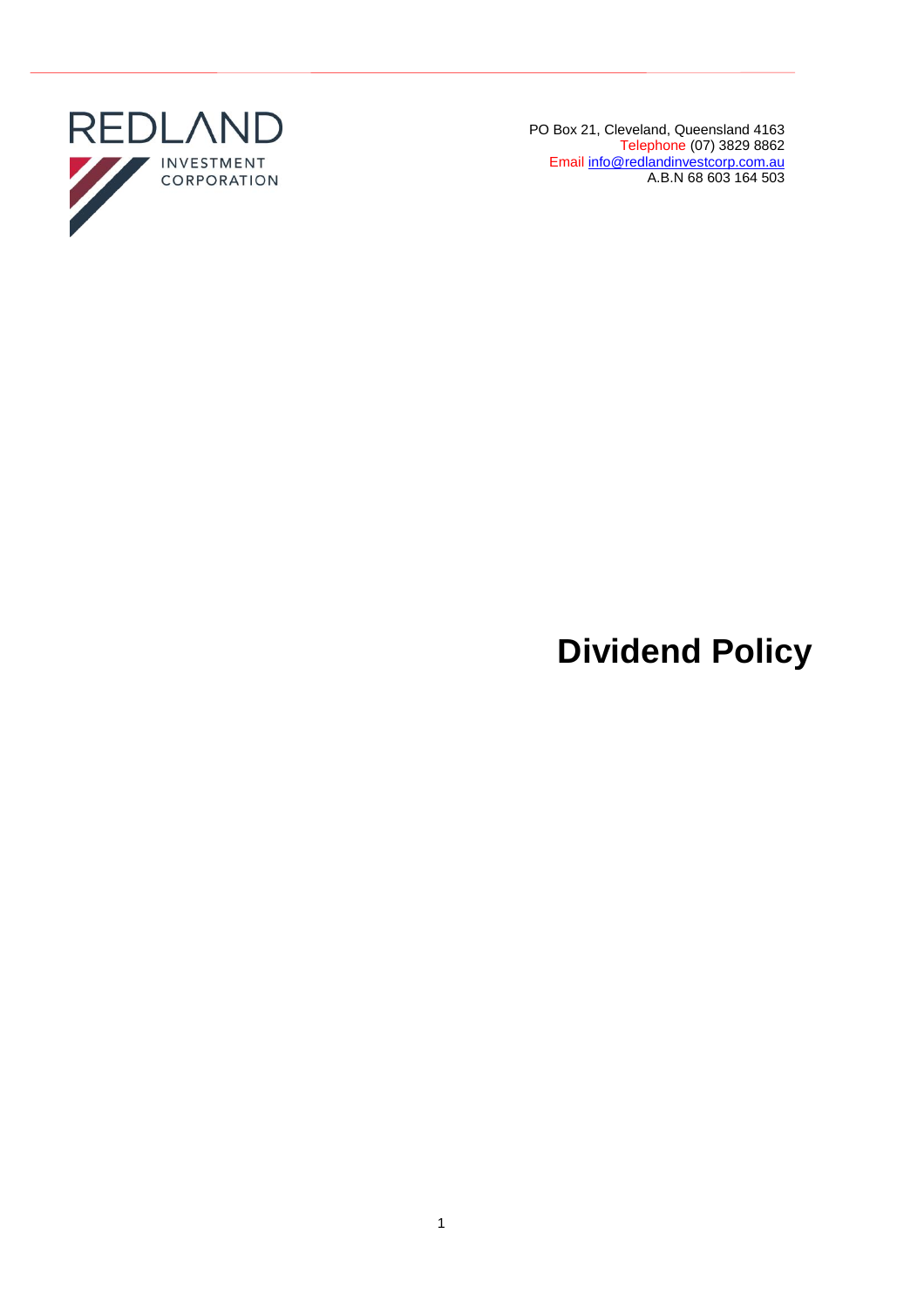# **1. Policy Objective**

The Dividend Policy sets the guidelines to be followed by the Redland Investment Corporation ("RIC") Board of Directors ("Board") when declaring and paying dividends to Redland City Council ("Council").

A dividend is the amount of available funds that the company decides to pay to shareholders.

The Dividend Policy is formulated in accordance with the Constitution of RIC, the Service Agreement between RIC and Council and the *Corporations Act 2001*.

# **2. Policy Statement**

.

2.1 To define the policy and procedures in relation to the calculation, declaration and settlement of dividends and the determination of the form and time periods within which dividends are paid.

2.2 To ensure that there are sufficient distributable profits and/or reserves, prior to any declaration of a dividend.

2.3 To provide a transparent dividend policy, adherence to which will be reviewed on annual basis, with any deviations clearly identified and communicated to Council.

2.3 To ensure that dividends are either paid for in cash or assets.

2.4 The Board shall consider various factors when determining dividends to Council. The factors may include:

- Liquidity the organisations liquidity position has a direct relation with dividend policy. If a company has strong liquidity and enough cash for its working capital, *ceteris paribus* it can afford to pay a dividend.
- Profitability along with liquidity the single biggest dividend payment factor is profitability however, a profit does not always mean cash is available to pay dividends.
- Industry the nature of the industry to which the company operates in for example, in an industry where earnings are stable a consistent dividend policy is more common than industries where earnings are uneven.
- Age newly formed companies are recommended to retain portions of their earnings for further growth and expansion in the early years of operation.
- Debt debt repayments may restrict the amount of cash available for a dividend payment and/or may breach debt measures.
- Economy awareness of the general state of the economy for example, uncertain economic, political or business conditions ahead may have an impact on the organisation's confidence and willingness to declare a dividend.

Dividend recommendations should be on a case-by-case basis that is, determined each financial year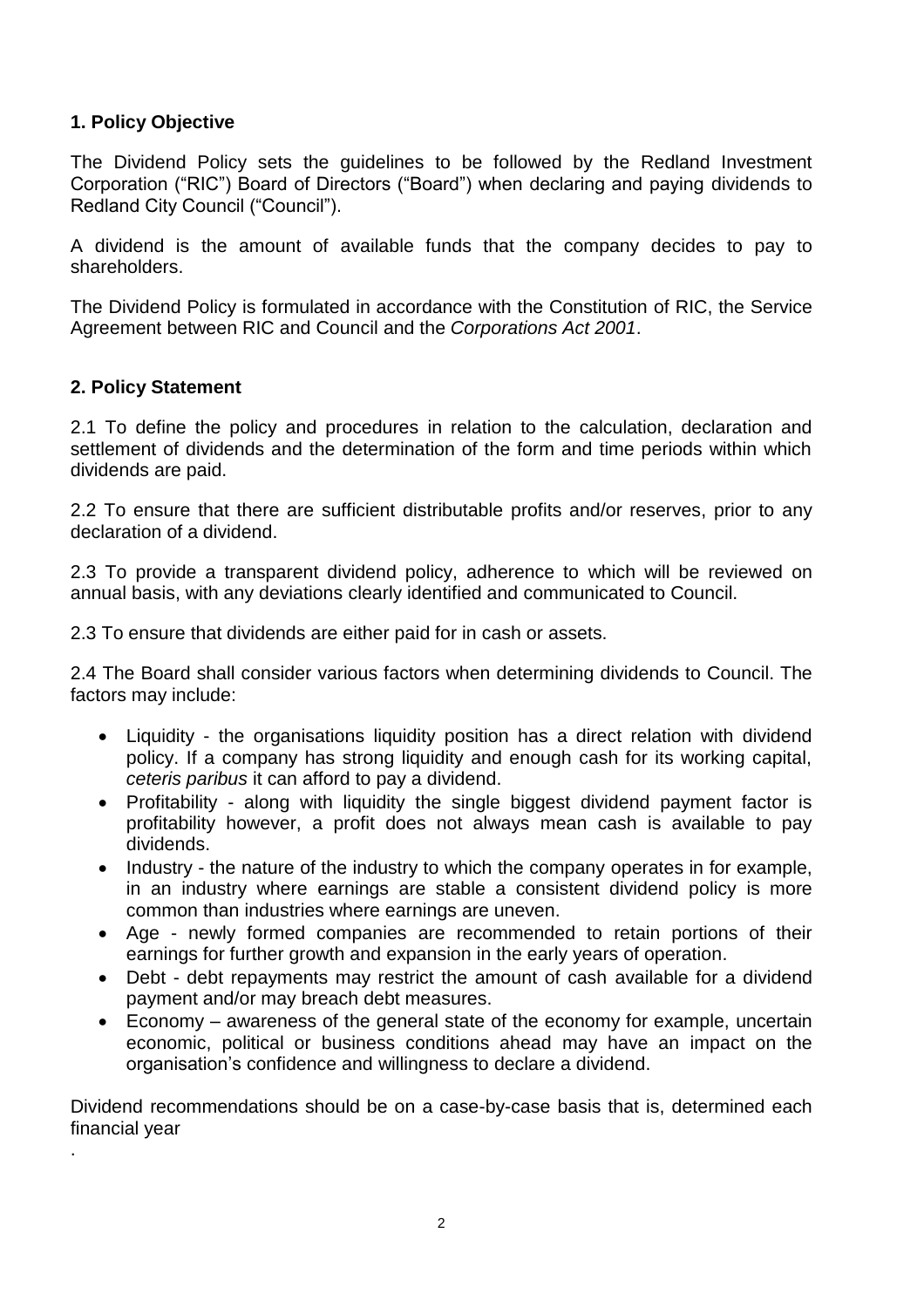# **3. Dividend Declaration**

The dividend declaration is a financial decision that refers to the proportion of RIC's earnings to be paid to Council. Dividend policies may include:

3.1 Dividend equal to annual profit: distribute 100% of the annual profit.

3.2 Dividend greater than annual profit: distribute 100% of the annual profit with the balance of the dividend being funded from retained earnings.

3.3 Dividend payout ratio: a percentage of the annual profit is distributed.

3.4 Constant dollar dividend: a pre-determined annual dollar amount is distributed.

3.5 Dividend yield rate: a distribution equal to a percentage of the company value.

3.6 Special dividend: a one-off dividend payment commonly aligned to a specific project.

3.7 No dividend payment for a definite reason for example:

- Insufficient annual profit and/or retained earnings available for distribution;
- Working capital requirements<sup>1</sup>; or
- Reinvestment of profits back into the business for positive investment opportunities in profit-making operations for e.g. the acquisition of another business.

# **4. Constraints on the payment of dividends**

4.1 Dividends are to come from retained earnings, i.e. the accumulated profits of the company and therefore, the dividend amount is capped by the balance of retained earnings at year-end.

4.2 Dividends should not be paid out of issued capital.

4.3 Dividend payout decisions are affected by liquidity (cash position). Profit does not always mean cash is available, therefore all liquidity measures are required to be met after a dividend is paid.

# **5. Declaring and paying dividends**

1

5.1 The Board must make sure that dividend payments are sufficient to fulfil Council's expectations, while making sure all financial obligations can be met.

In accordance with Section 254T of the *Corporations Act 2001* (Cth),

- (1) a company must not pay a dividend unless:
	- (a) the company's assets exceed its liabilities immediately before the dividend is declared and the excess is sufficient for the payment of the dividend (**Balance Sheet test**); and

<sup>&</sup>lt;sup>1</sup> Working capital is the difference between current assets and current liabilities